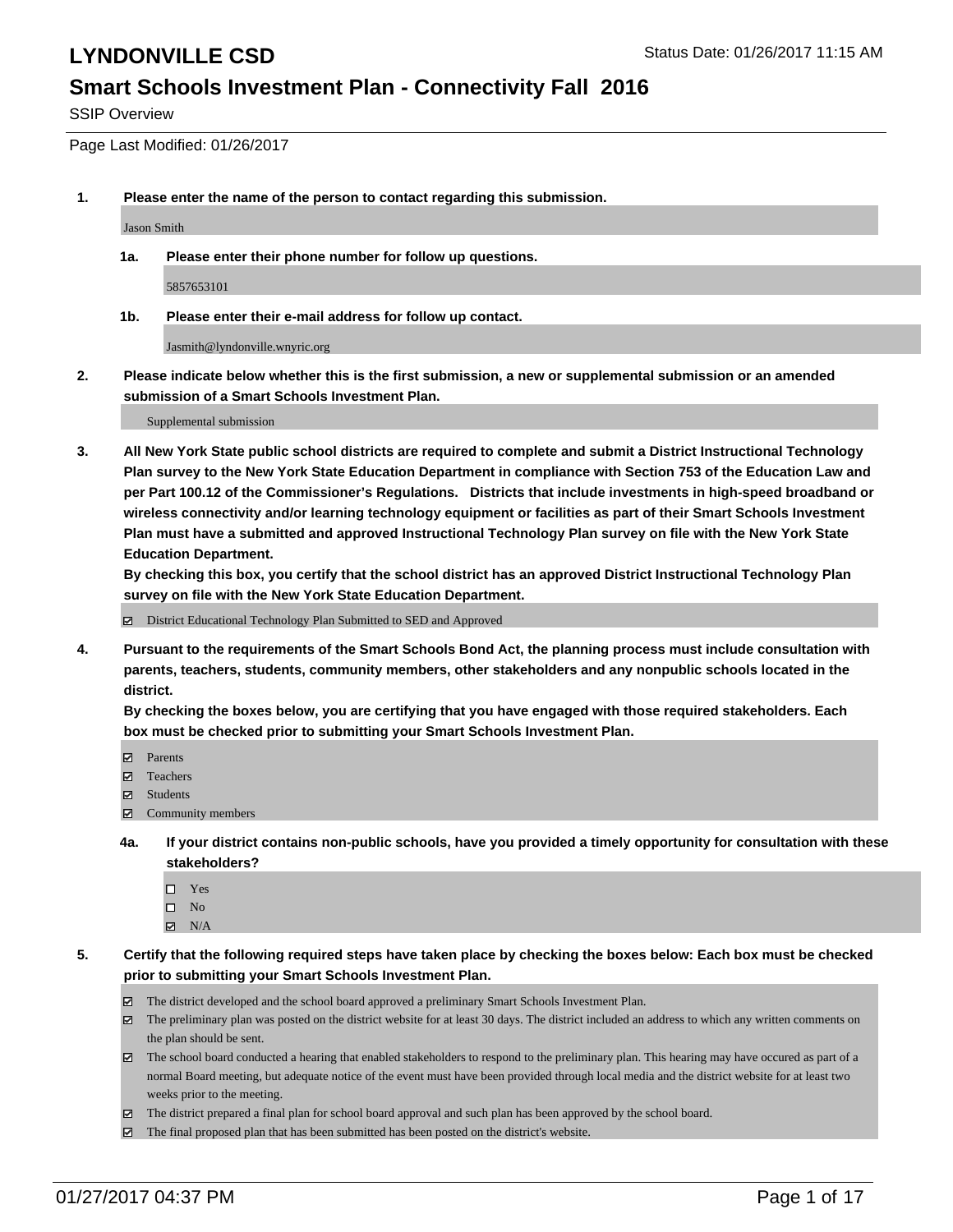#### **Smart Schools Investment Plan - Connectivity Fall 2016**

SSIP Overview

Page Last Modified: 01/26/2017

**5a. Please upload the proposed Smart Schools Investment Plan (SSIP) that was posted on the district's website, along with any supporting materials. Note that this should be different than your recently submitted Educational Technology Survey. The Final SSIP, as approved by the School Board, should also be posted on the website and remain there during the course of the projects contained therein.**

smart schools investment plan- connectvity fall 2016.pdf

**5b. Enter the webpage address where the final Smart Schools Investment Plan is posted. The Plan should remain posted for the life of the included projects.**

http://www.lyndonvillecsd.org/news.cfm

**6. Please enter an estimate of the total number of students and staff that will benefit from this Smart Schools Investment Plan based on the cumulative projects submitted to date.**

700

- **7. An LEA/School District may partner with one or more other LEA/School Districts to form a consortium to pool Smart Schools Bond Act funds for a project that meets all other Smart School Bond Act requirements. Each school district participating in the consortium will need to file an approved Smart Schools Investment Plan for the project and submit a signed Memorandum of Understanding that sets forth the details of the consortium including the roles of each respective district.**
	- $\Box$  The district plans to participate in a consortium to partner with other school district(s) to implement a Smart Schools project.
- **8. Please enter the name and 6-digit SED Code for each LEA/School District participating in the Consortium.**

| <b>Partner LEA/District</b> | <b>ISED BEDS Code</b> |
|-----------------------------|-----------------------|
| (No Response)               | (No Response)         |

**9. Please upload a signed Memorandum of Understanding with all of the participating Consortium partners.**

(No Response)

**10. Your district's Smart Schools Bond Act Allocation is:**

\$733,151

**11. Enter the budget sub-allocations by category that you are submitting for approval at this time. If you are not budgeting SSBA funds for a category, please enter 0 (zero.) If the value entered is \$0, you will not be required to complete that survey question.**

|                                       | Sub-        |
|---------------------------------------|-------------|
|                                       | Allocations |
| School Connectivity                   | 315,600     |
| Connectivity Projects for Communities | O           |
| Classroom Technology                  |             |
| Pre-Kindergarten Classrooms           |             |
| Replace Transportable Classrooms      |             |
| High-Tech Security Features           |             |
| Totals:                               | 315,600     |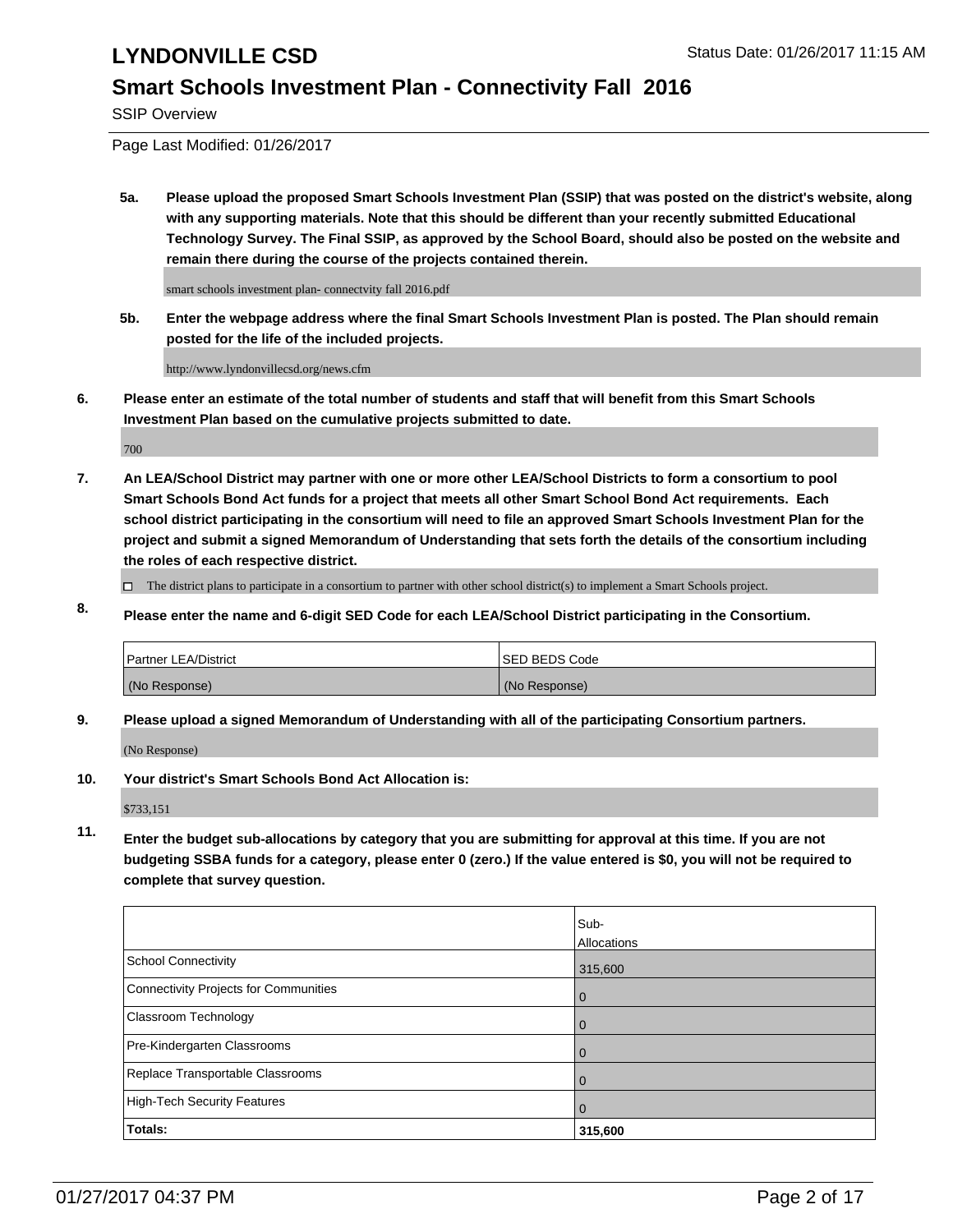School Connectivity

Page Last Modified: 01/26/2017

- **1. In order for students and faculty to receive the maximum benefit from the technology made available under the Smart Schools Bond Act, their school buildings must possess sufficient connectivity infrastructure to ensure that devices can be used during the school day. Smart Schools Investment Plans must demonstrate that:**
	- **sufficient infrastructure that meets the Federal Communications Commission's 100 Mbps per 1,000 students standard currently exists in the buildings where new devices will be deployed, or**
	- **is a planned use of a portion of Smart Schools Bond Act funds, or**
	- **is under development through another funding source.**

**Smart Schools Bond Act funds used for technology infrastructure or classroom technology investments must increase the number of school buildings that meet or exceed the minimum speed standard of 100 Mbps per 1,000 students and staff within 12 months. This standard may be met on either a contracted 24/7 firm service or a "burstable" capability. If the standard is met under the burstable criteria, it must be:**

**1. Specifically codified in a service contract with a provider, and**

**2. Guaranteed to be available to all students and devices as needed, particularly during periods of high demand, such as computer-based testing (CBT) periods.**

#### **Please describe how your district already meets or is planning to meet this standard within 12 months of plan submission.**

The District will need to increase points for wireless District-owned devices. As a result of this increased coverage, more students and staf will be able to access the network resources for educational purposes.

Furthermore, the District will need to install additional network drops in older classroooms. The network drops will also be run to the access points. By adding two or three more drops per room, the District will have increased speed and acces to network resources.

- **1a. If a district believes that it will be impossible to meet this standard within 12 months, it may apply for a waiver of this requirement, as described on the Smart Schools website. The waiver must be filed and approved by SED prior to submitting this survey.**
	- By checking this box, you are certifying that the school district has an approved waiver of this requirement on file with the New York State Education Department.

#### **2. Connectivity Speed Calculator (Required)**

|                  | Number of<br><b>Students</b> | Multiply by<br>100 Kbps | Divide by 1000 Current Speed<br>Ito Convert to<br>l Reauired<br>Speed in Mb | in Mb   | Expected<br>Speed to be<br>Attained Within   Required<br>l 12 Months | <b>Expected Date</b><br><b>When</b><br>Speed Will be<br><b>Met</b> |
|------------------|------------------------------|-------------------------|-----------------------------------------------------------------------------|---------|----------------------------------------------------------------------|--------------------------------------------------------------------|
| Calculated Speed | 638                          | 63,800                  | 63.80                                                                       | 1024 mb | 1024                                                                 | currently met                                                      |

#### **3. Describe how you intend to use Smart Schools Bond Act funds for high-speed broadband and/or wireless connectivity projects in school buildings.**

The District will be using the SSBA funds to increase network capacity by adding additional drops per classroom. By doing so, each district-owned device will have the capacity of meeting the required standard of 100 Mbps per 1,000 students. This will ideally result in 7-10 network drops per classroom. Currently, one drop is feeding 5-6 computers resulting in significant speed loss.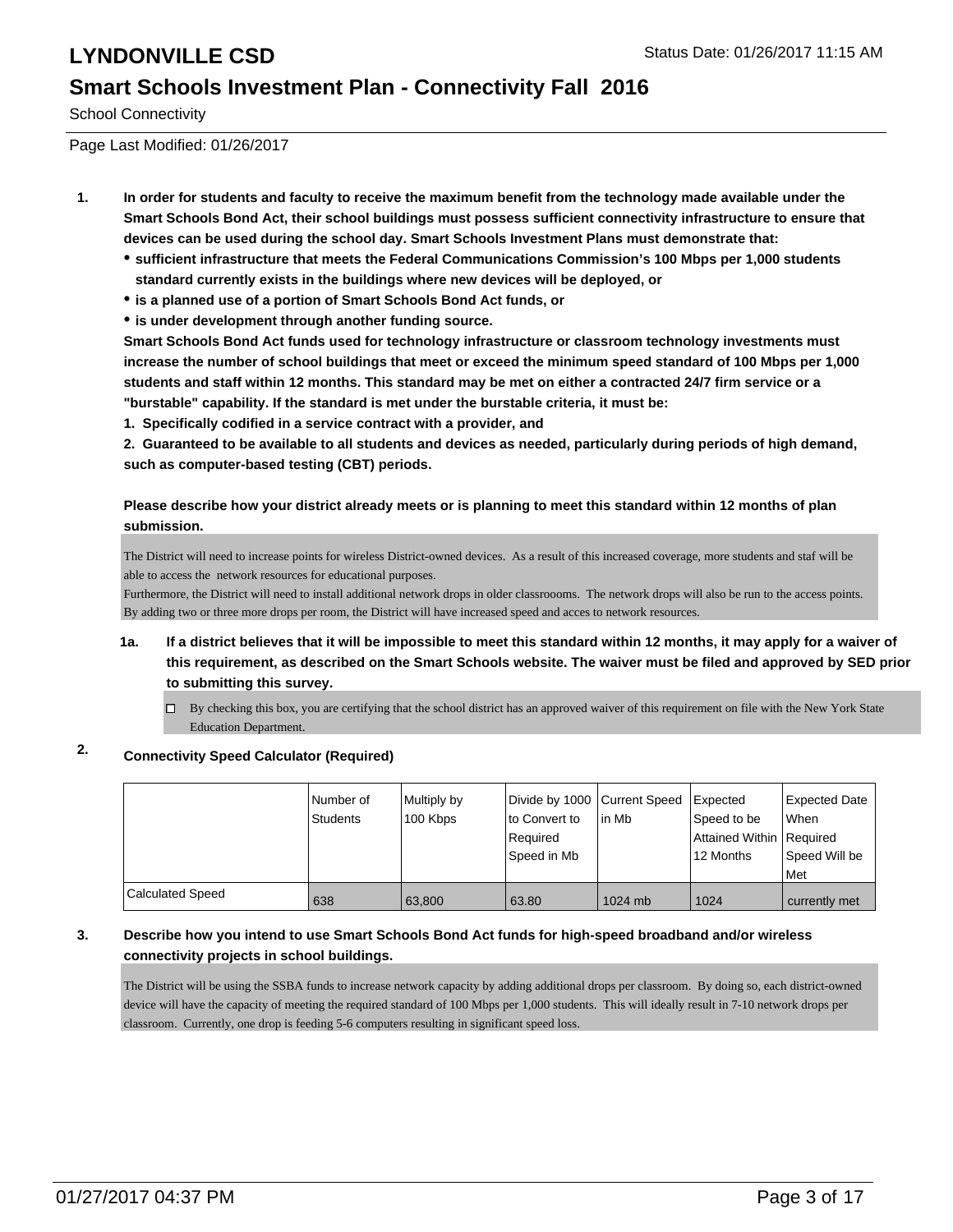School Connectivity

Page Last Modified: 01/26/2017

**4. Describe the linkage between the district's District Instructional Technology Plan and the proposed projects. (There should be a link between your response to this question and your response to Question 1 in Part E. Curriculum and Instruction "What are the district's plans to use digital connectivity and technology to improve teaching and learning?)**

By increasing wireless access points and network drops, the District will be able to offer increased capacity for students to use wireless devices to enhance learning. As of this writing, the District is exploring the use of providing district-owned 1:1 devices for all of our students. If all of our students are going to be using wireless devices during the school day, increased capacity is absolutely critical. As the District moves to full implementation of Google classrooms, the increased capacity will be critical.

In addition, the District plans to continue and expand its of use of on-line credit recover programs, such as Right Reasons Technology. All of these items are currently in the approved District Instructional Technology Plan.

**5. If the district wishes to have students and staff access the Internet from wireless devices within the school building, or in close proximity to it, it must first ensure that it has a robust Wi-Fi network in place that has sufficient bandwidth to meet user demand.**

#### **Please describe how you have quantified this demand and how you plan to meet this demand.**

The District currently has 50 wireless access points. Due to the increased of wireless devices District-wide, the capacity is currently overloaded in certain areas.

In order to meet the demand of additional wirless access points, the District will conduct a wireless survey to determine weak coverage. Upon completion of the survey, the District will install wireless access points to ensure maximium coverage. We are estimating the need for 30 additional wireless access points.

**6. As indicated on Page 5 of the guidance, the Office of Facilities Planning will have to conduct a preliminary review of all capital projects, including connectivity projects.**

**Please indicate on a separate row each project number given to you by the Office of Facilities Planning.**

| Project Number        |  |
|-----------------------|--|
| 45-10-01-04-0-001-BA1 |  |

**7. Certain high-tech security and connectivity infrastructure projects may be eligible for an expedited review process as determined by the Office of Facilities Planning.**

**Was your project deemed eligible for streamlined review?**

Yes

- **7a. Districts that choose the Streamlined Review Process will be required to certify that they have reviewed all installations with their licensed architect or engineer of record and provide that person's name and license number. The licensed professional must review the products and proposed method of installation prior to implementation and review the work during and after completion in order to affirm that the work was codecompliant, if requested.**
	- I certify that I have reviewed all installations with a licensed architect or engineer of record.
- **8. Include the name and license number of the architect or engineer of record.**

| <i>Name</i>      | License Number |
|------------------|----------------|
| SEI Design Group | 24569          |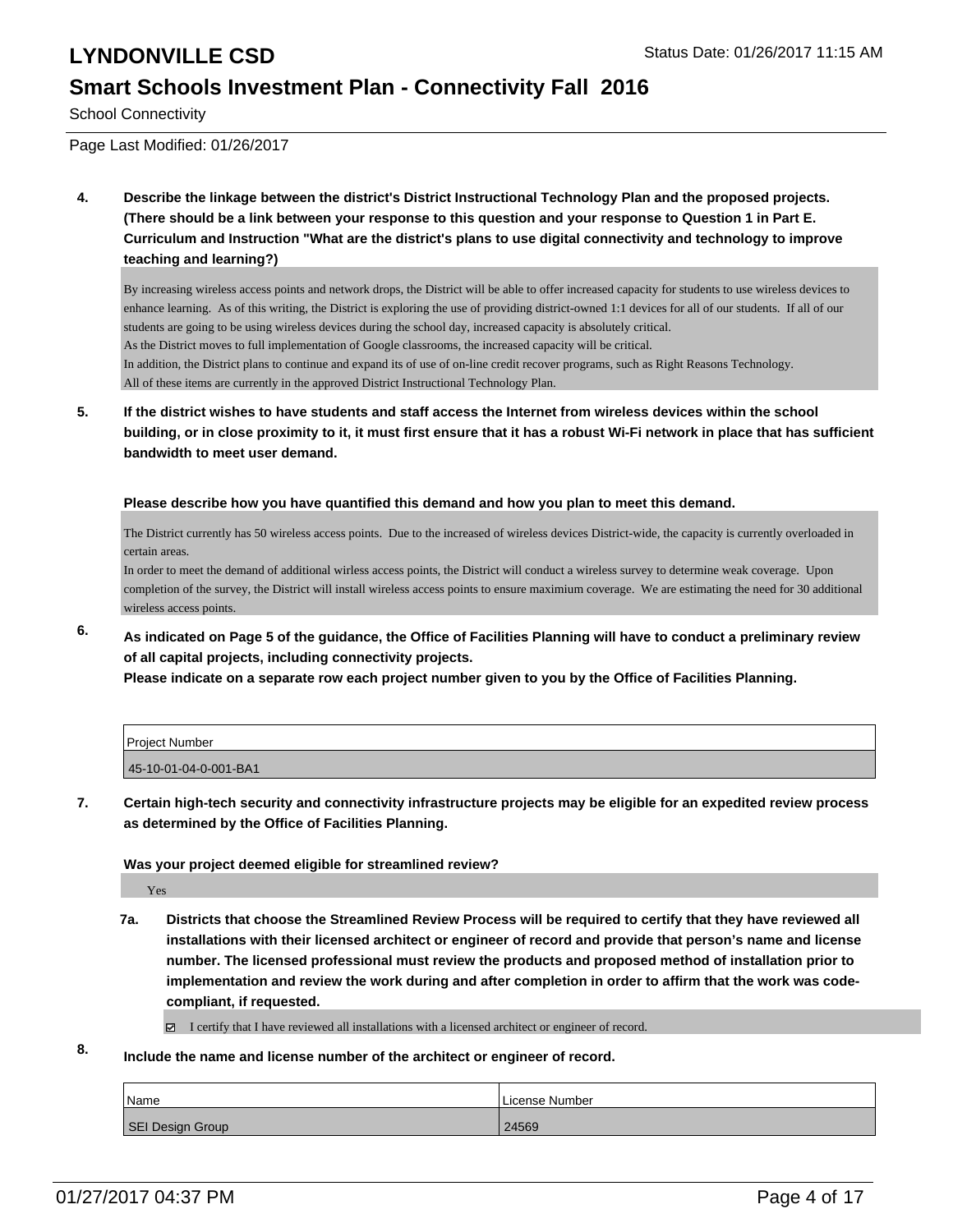## **Smart Schools Investment Plan - Connectivity Fall 2016**

School Connectivity

Page Last Modified: 01/26/2017

**9. If you are submitting an allocation for School Connectivity complete this table. Note that the calculated Total at the bottom of the table must equal the Total allocation for this category that you entered in the SSIP Overview overall budget.** 

|                                                   | Sub-<br>Allocation |
|---------------------------------------------------|--------------------|
| Network/Access Costs                              | 133,600            |
| Outside Plant Costs                               | $\mathbf 0$        |
| <b>School Internal Connections and Components</b> | 166,000            |
| Professional Services                             | 16,000             |
| Testing                                           | (No Response)      |
| <b>Other Upfront Costs</b>                        | 0                  |
| Other Costs                                       | 0                  |
| Totals:                                           | 315,600            |

**10. Please detail the type, quantity, per unit cost and total cost of the eligible items under each sub-category. This is especially important for any expenditures listed under the "Other" category. All expenditures must be eligible for tax-exempt financing to be reimbursed through the SSBA. Sufficient detail must be provided so that we can verify this is the case. If you have any questions, please contact us directly through smartschools@nysed.gov. NOTE: Wireless Access Points should be included in this category, not under Classroom Educational Technology, except those that will be loaned/purchased for nonpublic schools.**

| Select the allowable expenditure | Item to be purchased                         | Quantity | Cost per Item | <b>Total Cost</b> |
|----------------------------------|----------------------------------------------|----------|---------------|-------------------|
| type.                            |                                              |          |               |                   |
| Repeat to add another item under |                                              |          |               |                   |
| each type.                       |                                              |          |               |                   |
| <b>Connections/Components</b>    | <b>WAP Cabling</b>                           | 67       | 507           | 34,000            |
| <b>Connections/Components</b>    | Hard wired data drops in classrooms          | 233      | 446           | 104.000           |
| <b>Connections/Components</b>    | Receptacles                                  | 159      | 176           | 28,000            |
| <b>Other Costs</b>               | Professional Fees (Architecht)               |          | 16,000        | 16,000            |
| Network/Access Costs             | wireless access points                       | 67       | 800           | 53,600            |
| Network/Access Costs             | network equipment - switches in the<br>racks | 4        | 20,000        | 80,000            |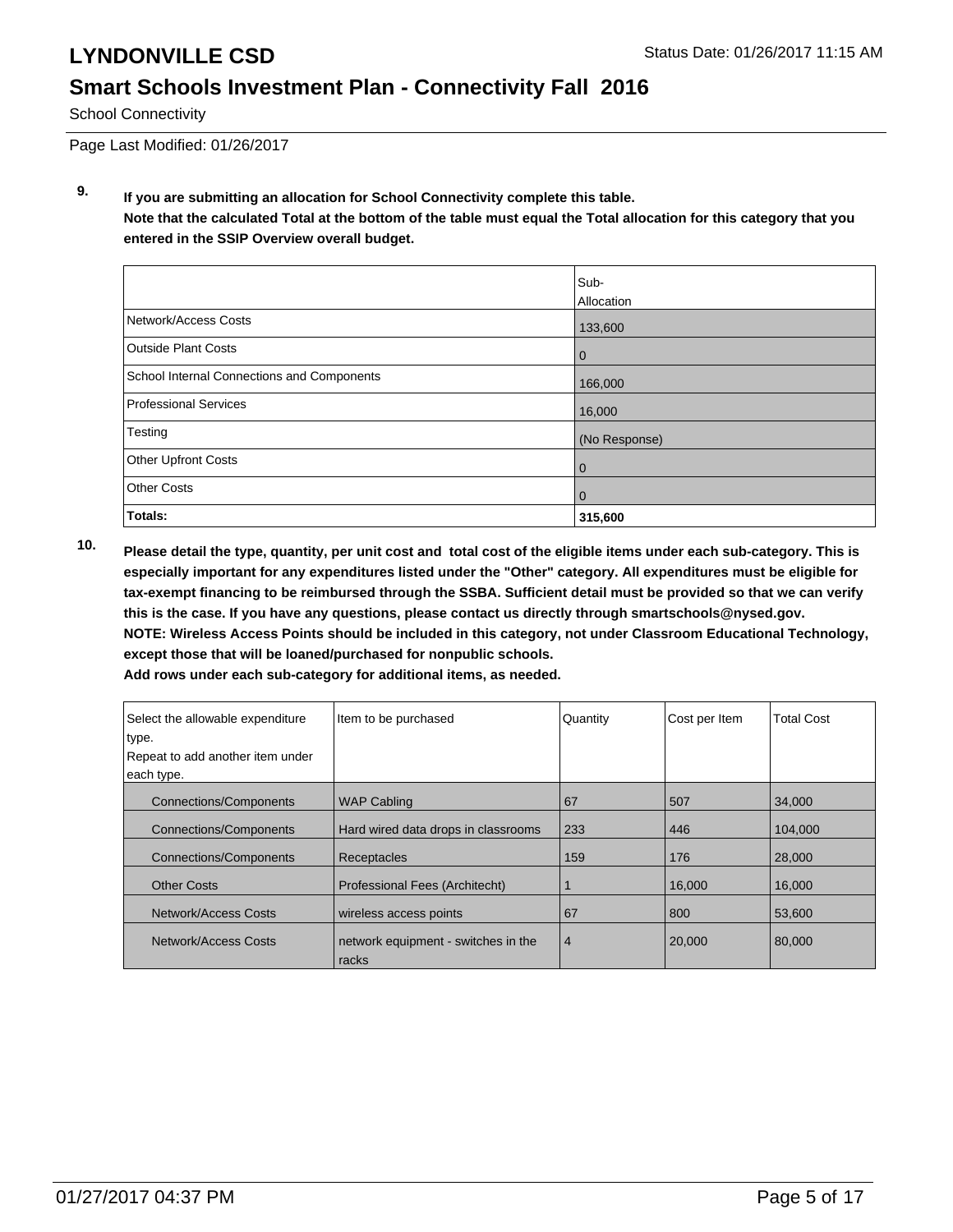Community Connectivity (Broadband and Wireless)

**1. Describe how you intend to use Smart Schools Bond Act funds for high-speed broadband and/or wireless connectivity projects in the community.**

(No Response)

**2. Please describe how the proposed project(s) will promote student achievement and increase student and/or staff access to the Internet in a manner that enhances student learning and/or instruction outside of the school day and/or school building.**

(No Response)

**3. Community connectivity projects must comply with all the necessary local building codes and regulations (building and related permits are not required prior to plan submission).**

 $\Box$  I certify that we will comply with all the necessary local building codes and regulations.

**4. Please describe the physical location of the proposed investment.**

(No Response)

**5. Please provide the initial list of partners participating in the Community Connectivity Broadband Project, along with their Federal Tax Identification (Employer Identification) number.**

| <b>Project Partners</b> | Federal ID#   |
|-------------------------|---------------|
| (No Response)           | (No Response) |

**6. If you are submitting an allocation for Community Connectivity, complete this table.**

**Note that the calculated Total at the bottom of the table must equal the Total allocation for this category that you entered in the SSIP Overview overall budget.**

|                                    | Sub-Allocation |
|------------------------------------|----------------|
| Network/Access Costs               | (No Response)  |
| Outside Plant Costs                | (No Response)  |
| <b>Tower Costs</b>                 | (No Response)  |
| <b>Customer Premises Equipment</b> | (No Response)  |
| Professional Services              | (No Response)  |
| Testing                            | (No Response)  |
| <b>Other Upfront Costs</b>         | (No Response)  |
| <b>Other Costs</b>                 | (No Response)  |
| <b>Totals:</b>                     | o              |

- 
- **7. Please detail the type, quantity, per unit cost and total cost of the eligible items under each sub-category. This is especially important for any expenditures listed under the "Other" category. All expenditures must be capital-bond eligible to be reimbursed through the SSBA. If you have any questions, please contact us directly through smartschools@nysed.gov.**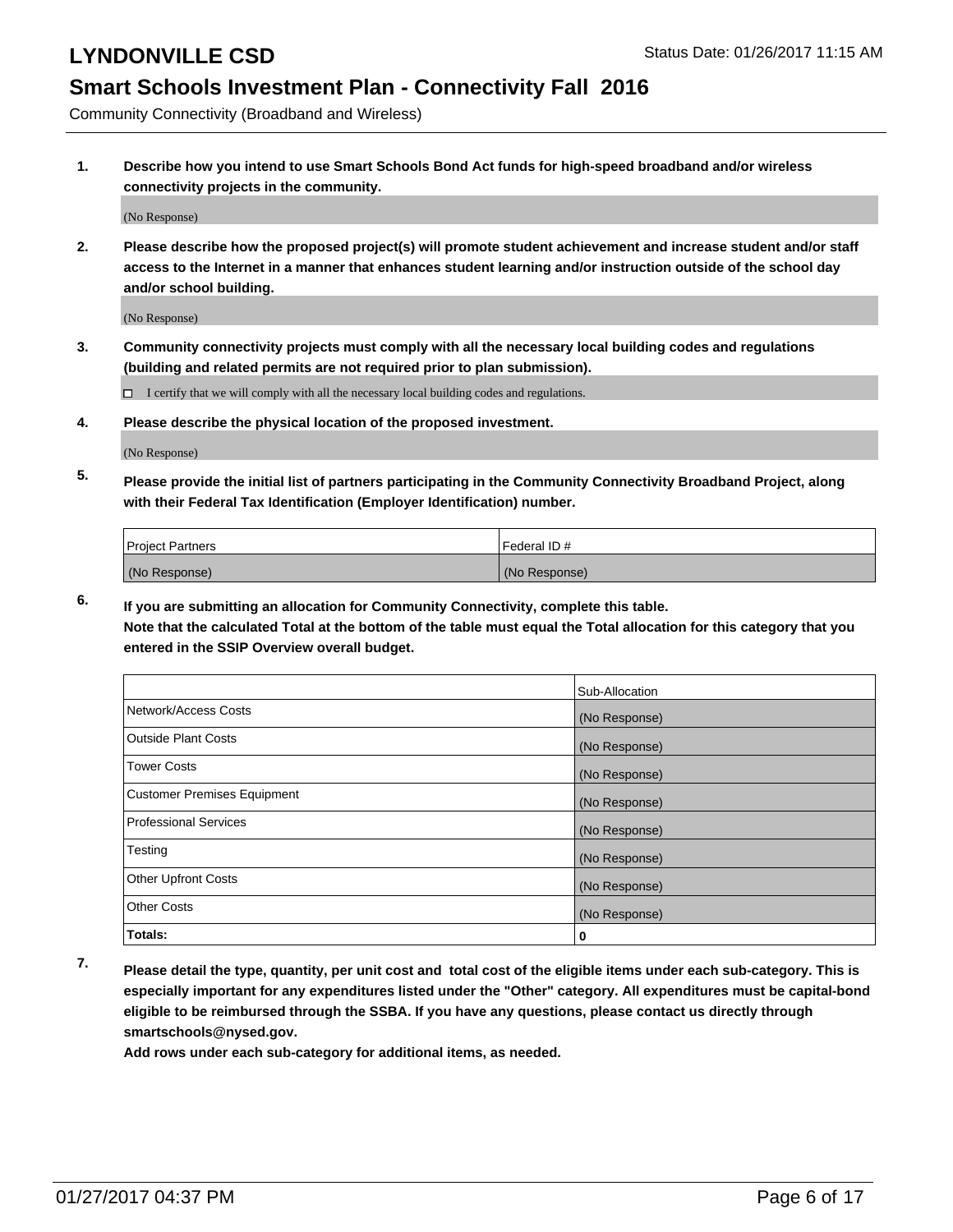# **Smart Schools Investment Plan - Connectivity Fall 2016**

Community Connectivity (Broadband and Wireless)

| Select the allowable expenditure | Item to be purchased | Quantity      | Cost per Item | <b>Total Cost</b> |
|----------------------------------|----------------------|---------------|---------------|-------------------|
| type.                            |                      |               |               |                   |
| Repeat to add another item under |                      |               |               |                   |
| each type.                       |                      |               |               |                   |
| (No Response)                    | (No Response)        | (No Response) | (No Response) | (No Response)     |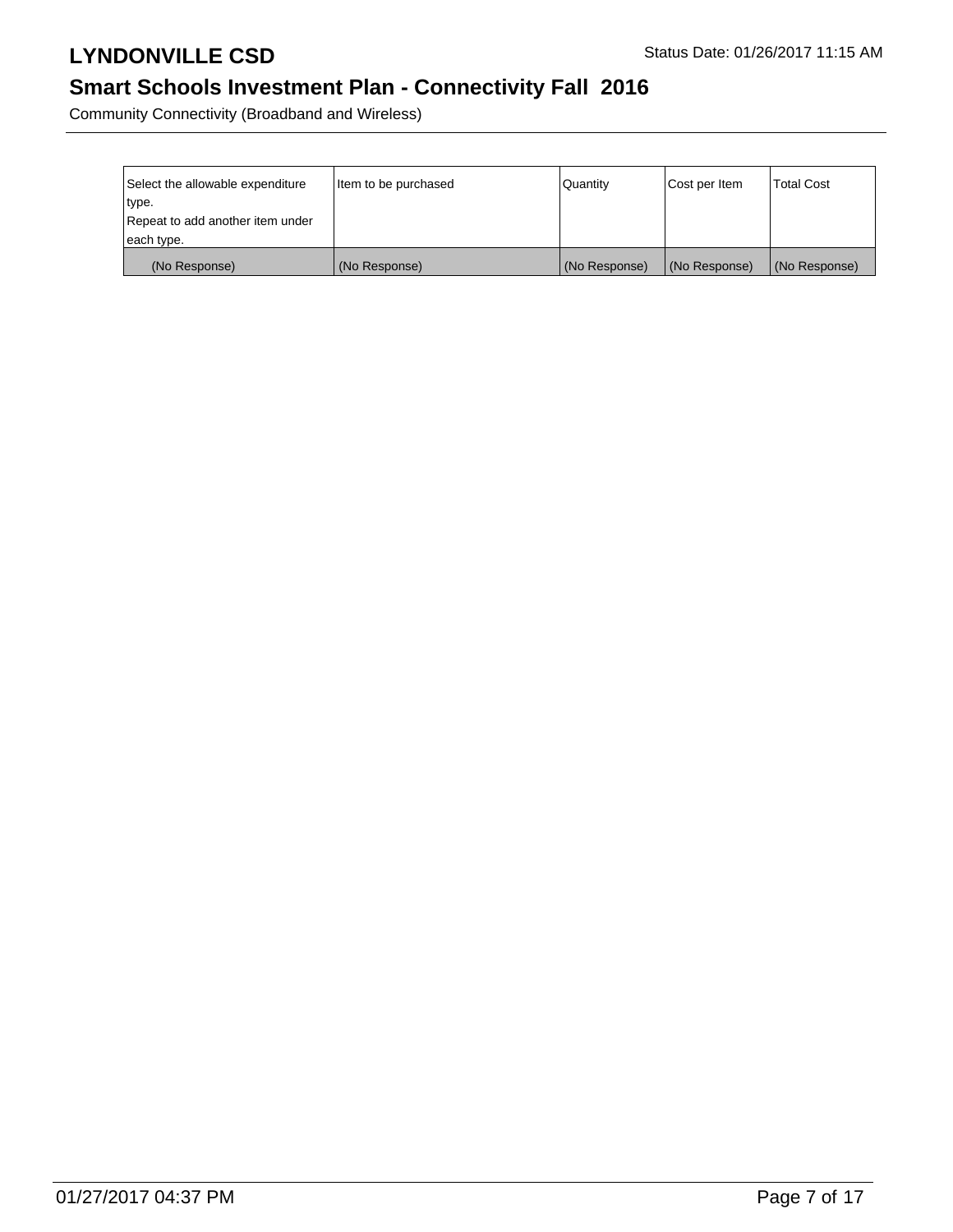Classroom Learning Technology

**1. In order for students and faculty to receive the maximum benefit from the technology made available under the Smart Schools Bond Act, their school buildings must possess sufficient connectivity infrastructure to ensure that devices can be used during the school day. Smart Schools Investment Plans must demonstrate that sufficient infrastructure that meets the Federal Communications Commission's 100 Mbps per 1,000 students standard currently exists in the buildings where new devices will be deployed, or is a planned use of a portion of Smart Schools Bond Act funds, or is under development through another funding source.**

**Smart Schools Bond Act funds used for technology infrastructure or classroom technology investments must increase the number of school buildings that meet or exceed the minimum speed standard of 100 Mbps per 1,000 students and staff within 12 months. This standard may be met on either a contracted 24/7 firm service or a "burstable" capability. If the standard is met under the burstable criteria, it must be:**

**1. Specifically codified in a service contract with a provider, and**

**2. Guaranteed to be available to all students and devices as needed, particularly during periods of high demand, such as computer-based testing (CBT) periods.**

**Please describe how your district already meets or is planning to meet this standard within 12 months of plan submission.**

(No Response)

**1a. If a district believes that it will be impossible to meet this standard within 12 months, it may apply for a waiver of this requirement, as described on the Smart Schools website. The waiver must be filed and approved by SED prior to submitting this survey.**

 $\Box$  By checking this box, you are certifying that the school district has an approved waiver of this requirement on file with the New York State Education Department.

#### **2. Connectivity Speed Calculator (Required)**

|                         | Number of<br>Students | Multiply by<br>100 Kbps | Divide by 1000 Current Speed<br>Ito Convert to<br>Required<br>l Speed in Mb | lin Mb           | Expected<br>Speed to be<br>Attained Within   Required<br>12 Months | Expected Date<br><b>When</b><br>Speed Will be<br>l Met |
|-------------------------|-----------------------|-------------------------|-----------------------------------------------------------------------------|------------------|--------------------------------------------------------------------|--------------------------------------------------------|
| <b>Calculated Speed</b> | (No<br>Response)      | (No Response)           | (No<br>Response)                                                            | (No<br>Response) | (No<br>Response)                                                   | l (No<br>Response)                                     |

**3. If the district wishes to have students and staff access the Internet from wireless devices within the school building, or in close proximity to it, it must first ensure that it has a robust Wi-Fi network in place that has sufficient bandwidth to meet user demand.**

**Please describe how you have quantified this demand and how you plan to meet this demand.**

(No Response)

**4. All New York State public school districts are required to complete and submit an Instructional Technology Plan survey to the New York State Education Department in compliance with Section 753 of the Education Law and per Part 100.12 of the Commissioner's Regulations.**

**Districts that include educational technology purchases as part of their Smart Schools Investment Plan must have a submitted and approved Instructional Technology Plan survey on file with the New York State Education Department.**

By checking this box, you are certifying that the school district has an approved Instructional Technology Plan survey on file with the New York State Education Department.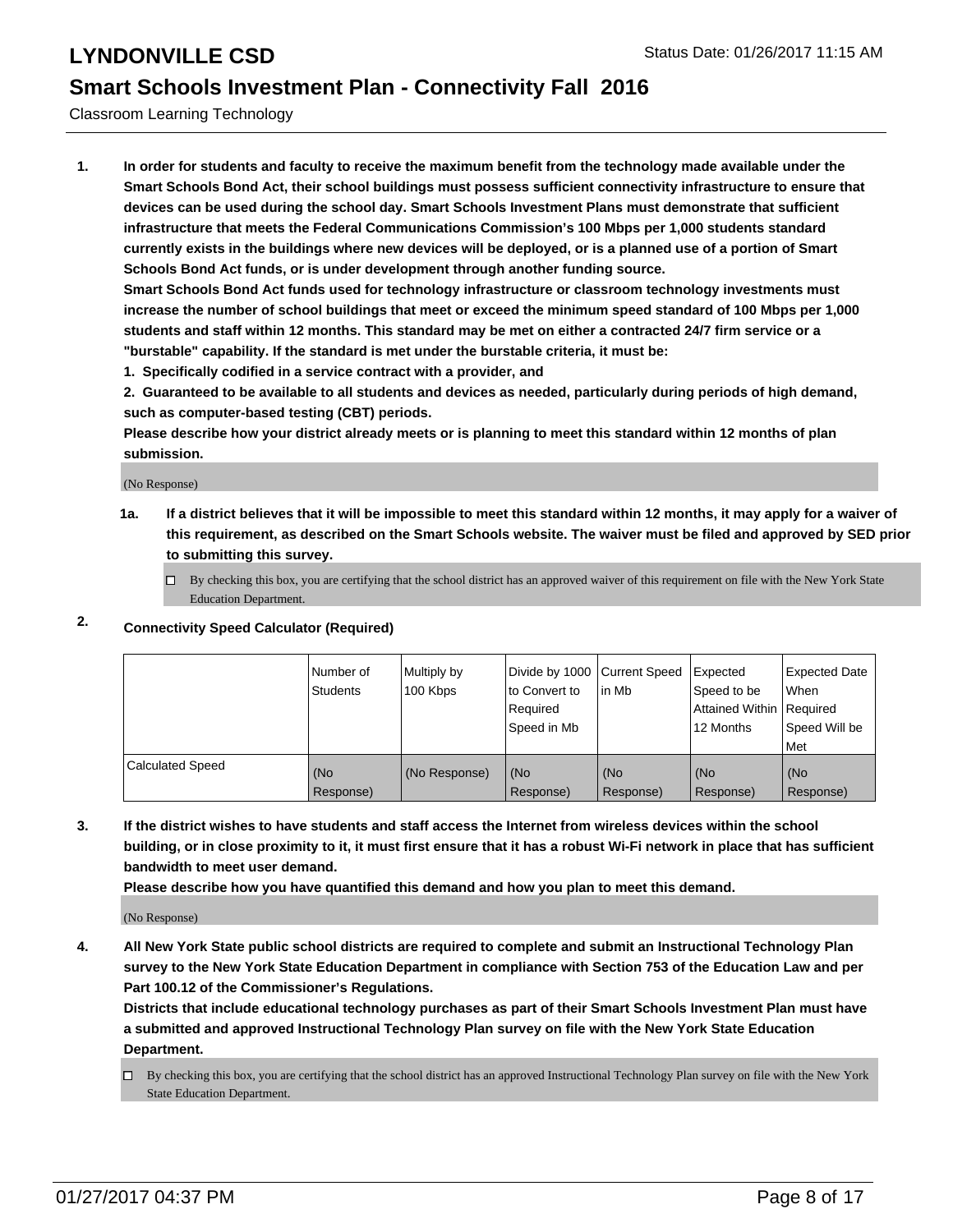Classroom Learning Technology

**5. Describe the devices you intend to purchase and their compatibility with existing or planned platforms or systems. Specifically address the adequacy of each facility's electrical, HVAC and other infrastructure necessary to install and support the operation of the planned technology.**

(No Response)

- **6. Describe how the proposed technology purchases will:**
	- **> enhance differentiated instruction;**
	- **> expand student learning inside and outside the classroom;**
	- **> benefit students with disabilities and English language learners; and**
	- **> contribute to the reduction of other learning gaps that have been identified within the district.**

**The expectation is that districts will place a priority on addressing the needs of students who struggle to succeed in a rigorous curriculum. Responses in this section should specifically address this concern and align with the district's Instructional Technology Plan (in particular Question 2 of E. Curriculum and Instruction: "Does the district's instructional technology plan address the needs of students with disabilities to ensure equitable access to instruction, materials and assessments?" and Question 3 of the same section: "Does the district's instructional technology plan address the provision of assistive technology specifically for students with disabilities to ensure access to and participation in the general curriculum?"**

(No Response)

**7. Where appropriate, describe how the proposed technology purchases will enhance ongoing communication with parents and other stakeholders and help the district facilitate technology-based regional partnerships, including distance learning and other efforts.**

(No Response)

**8. Describe the district's plan to provide professional development to ensure that administrators, teachers and staff can employ the technology purchased to enhance instruction successfully.**

**Note: This response should be aligned and expanded upon in accordance with your district's response to Question 1 of F. Professional Development of your Instructional Technology Plan: "Please provide a summary of professional development offered to teachers and staff, for the time period covered by this plan, to support technology to enhance teaching and learning. Please include topics, audience and method of delivery within your summary."**

(No Response)

- **9. Districts must contact the SUNY/CUNY teacher preparation program that supplies the largest number of the district's new teachers to request advice on innovative uses and best practices at the intersection of pedagogy and educational technology.**
	- $\Box$  By checking this box, you certify that you have contacted the SUNY/CUNY teacher preparation program that supplies the largest number of your new teachers to request advice on these issues.
	- **9a. Please enter the name of the SUNY or CUNY Institution that you contacted.**

(No Response)

**9b. Enter the primary Institution phone number.**

(No Response)

**9c. Enter the name of the contact person with whom you consulted and/or will be collaborating with on innovative uses of technology and best practices.**

(No Response)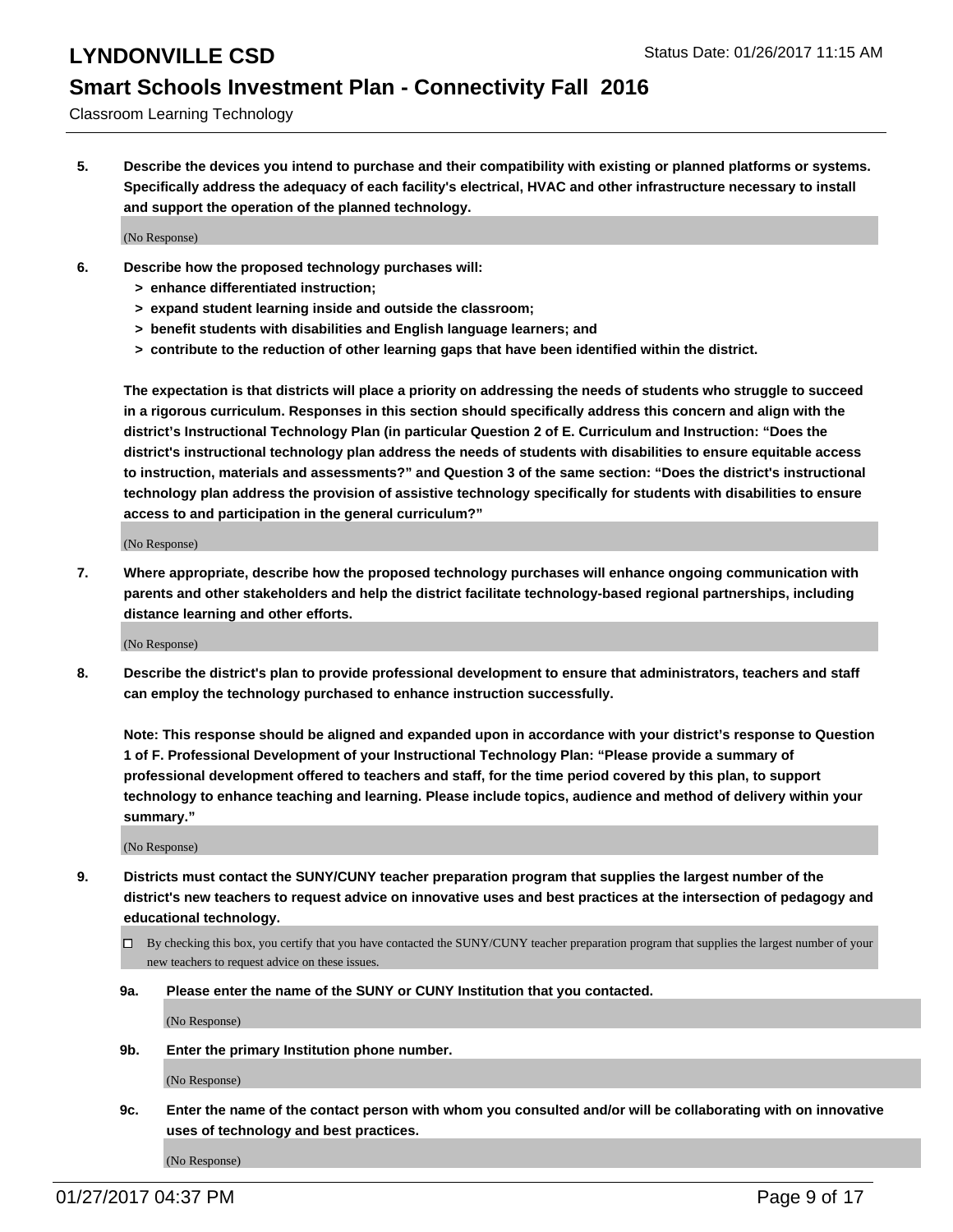Classroom Learning Technology

**10. A district whose Smart Schools Investment Plan proposes the purchase of technology devices and other hardware must account for nonpublic schools in the district.**

**Are there nonpublic schools within your school district?**

- □ Yes
- $\square$  No
- **11. Nonpublic Classroom Technology Loan Calculator**

**The Smart Schools Bond Act provides that any Classroom Learning Technology purchases made using Smart Schools funds shall be lent, upon request, to nonpublic schools in the district. However, no school district shall be required to loan technology in amounts greater than the total obtained and spent on technology pursuant to the Smart Schools Bond Act and the value of such loan may not exceed the total of \$250 multiplied by the nonpublic school enrollment in the base year at the time of enactment.**

#### **See:**

**http://www.p12.nysed.gov/mgtserv/smart\_schools/docs/Smart\_Schools\_Bond\_Act\_Guidance\_04.27.15\_Final.pdf.**

|                                       | 1. Classroom<br>Technology<br>Sub-allocation | 2. Public<br>Enrollment<br>$(2014 - 15)$                                                      | 3. Nonpublic<br>Enrollment<br>(2014-15) | l 4. Sum of<br>l Public and<br>l Nonpublic<br>Enrollment | 15. Total Per<br>Pupil Sub-<br>I allocation | 6. Total<br>Nonpublic Loan  <br>Amount |
|---------------------------------------|----------------------------------------------|-----------------------------------------------------------------------------------------------|-----------------------------------------|----------------------------------------------------------|---------------------------------------------|----------------------------------------|
| Calculated Nonpublic Loan<br>  Amount |                                              | (No Response)   (No Response)   (No Response)   (No Response)   (No Response)   (No Response) |                                         |                                                          |                                             |                                        |

- **12. To ensure the sustainability of technology purchases made with Smart Schools funds, districts must demonstrate a long-term plan to maintain and replace technology purchases supported by Smart Schools Bond Act funds. This sustainability plan shall demonstrate a district's capacity to support recurring costs of use that are ineligible for Smart Schools Bond Act funding such as device maintenance, technical support, Internet and wireless fees, maintenance of hotspots, staff professional development, building maintenance and the replacement of incidental items. Further, such a sustainability plan shall include a long-term plan for the replacement of purchased devices and equipment at the end of their useful life with other funding sources.**
	- $\Box$  By checking this box, you certify that the district has a sustainability plan as described above.
- **13. Districts must ensure that devices purchased with Smart Schools Bond funds will be distributed, prepared for use, maintained and supported appropriately. Districts must maintain detailed device inventories in accordance with generally accepted accounting principles.**

 $\Box$  By checking this box, you certify that the district has a distribution and inventory management plan and system in place.

**14. If you are submitting an allocation for Classroom Learning Technology complete this table. Note that the calculated Total at the bottom of the table must equal the Total allocation for this category that you entered in the SSIP Overview overall budget.**

|                         | Sub-Allocation |
|-------------------------|----------------|
| Interactive Whiteboards | (No Response)  |
| Computer Servers        | (No Response)  |
| Desktop Computers       | (No Response)  |
| Laptop Computers        | (No Response)  |
| <b>Tablet Computers</b> | (No Response)  |
| Other Costs             | (No Response)  |
| <b>Totals:</b>          | 0              |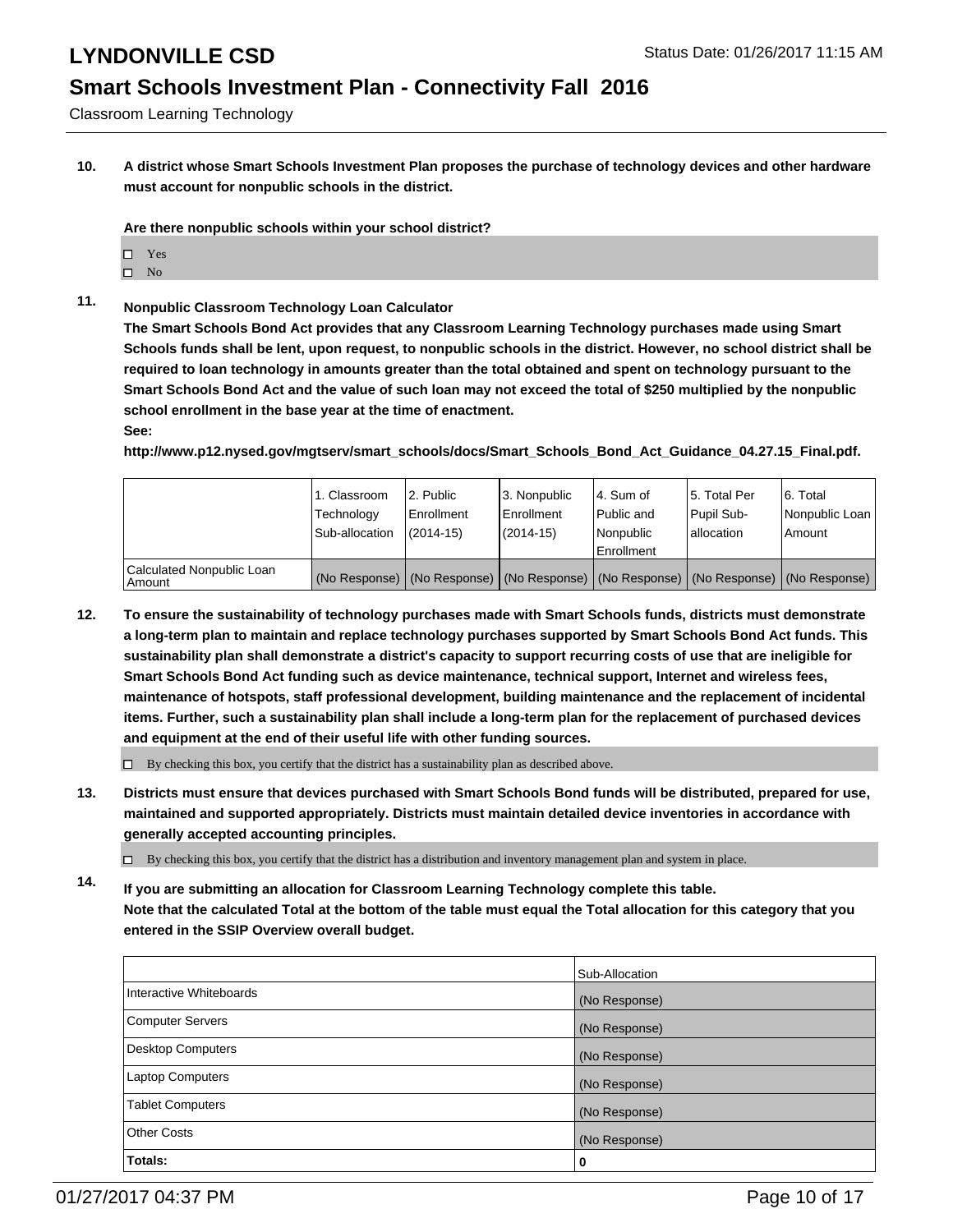Classroom Learning Technology

**15. Please detail the type, quantity, per unit cost and total cost of the eligible items under each sub-category. This is especially important for any expenditures listed under the "Other" category. All expenditures must be capital-bond eligible to be reimbursed through the SSBA. If you have any questions, please contact us directly through smartschools@nysed.gov.**

**Please specify in the "Item to be Purchased" field which specific expenditures and items are planned to meet the district's nonpublic loan requirement, if applicable.**

**NOTE: Wireless Access Points that will be loaned/purchased for nonpublic schools should ONLY be included in this category, not under School Connectivity, where public school districts would list them.**

| Select the allowable expenditure | I tem to be Purchased | Quantity      | Cost per Item | <b>Total Cost</b> |
|----------------------------------|-----------------------|---------------|---------------|-------------------|
| type.                            |                       |               |               |                   |
| Repeat to add another item under |                       |               |               |                   |
| each type.                       |                       |               |               |                   |
| (No Response)                    | (No Response)         | (No Response) | (No Response) | (No Response)     |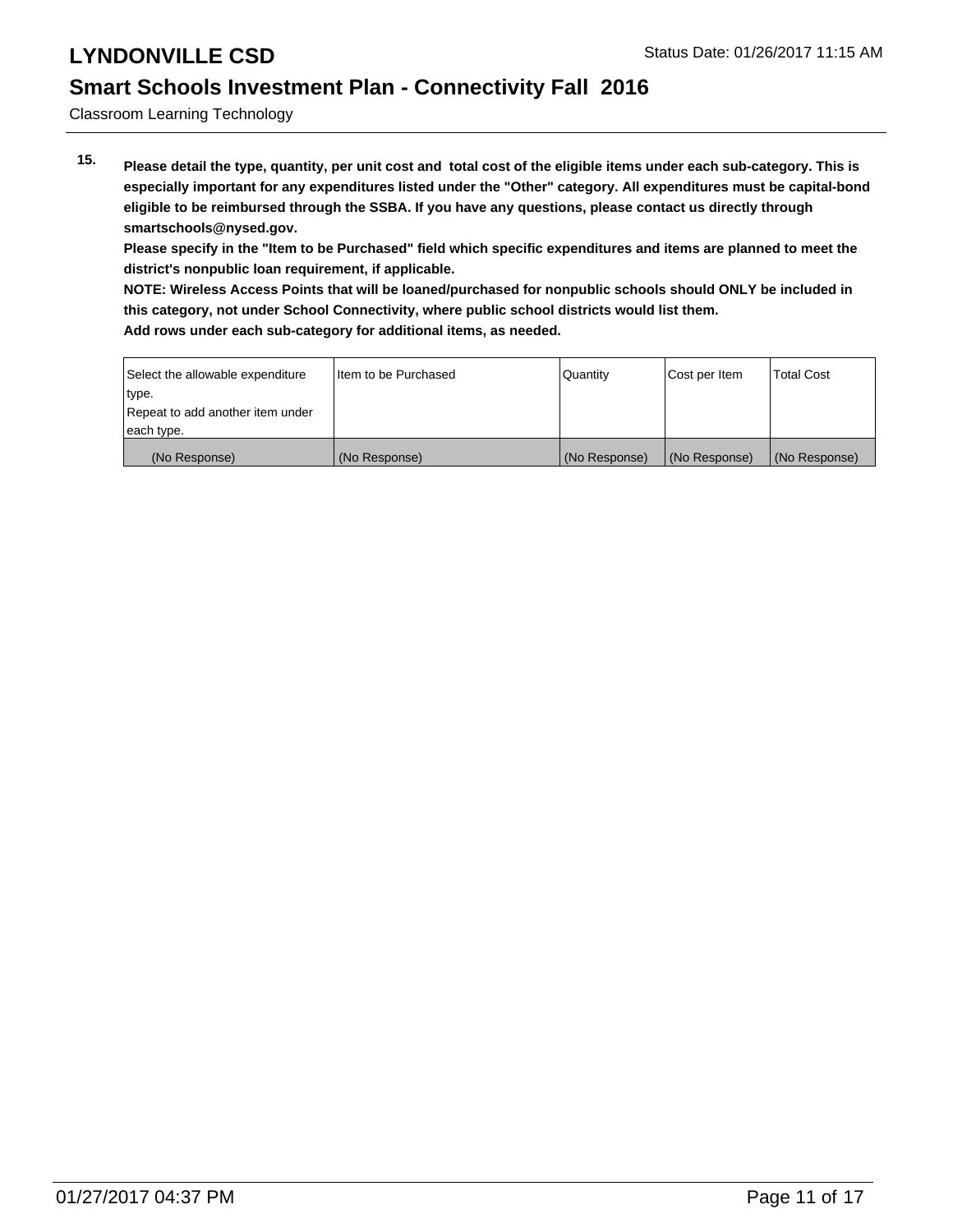Pre-Kindergarten Classrooms

**1. Provide information regarding how and where the district is currently serving pre-kindergarten students and justify the need for additional space with enrollment projections over 3 years.**

(No Response)

- **2. Describe the district's plan to construct, enhance or modernize education facilities to accommodate prekindergarten programs. Such plans must include:**
	- **Specific descriptions of what the district intends to do to each space;**
	- **An affirmation that pre-kindergarten classrooms will contain a minimum of 900 square feet per classroom;**
	- **The number of classrooms involved;**
	- **The approximate construction costs per classroom; and**
	- **Confirmation that the space is district-owned or has a long-term lease that exceeds the probable useful life of the improvements.**

(No Response)

**3. Smart Schools Bond Act funds may only be used for capital construction costs. Describe the type and amount of additional funds that will be required to support ineligible ongoing costs (e.g. instruction, supplies) associated with any additional pre-kindergarten classrooms that the district plans to add.**

(No Response)

**4. All plans and specifications for the erection, repair, enlargement or remodeling of school buildings in any public school district in the State must be reviewed and approved by the Commissioner. Districts that plan capital projects using their Smart Schools Bond Act funds will undergo a Preliminary Review Process by the Office of Facilities Planning.**

**Please indicate on a separate row each project number given to you by the Office of Facilities Planning.**

| <b>Project Number</b> |  |
|-----------------------|--|
| (No Response)         |  |

**5. If you have made an allocation for Pre-Kindergarten Classrooms, complete this table.**

**Note that the calculated Total at the bottom of the table must equal the Total allocation for this category that you entered in the SSIP Overview overall budget.**

|                                          | Sub-Allocation |
|------------------------------------------|----------------|
| Construct Pre-K Classrooms               | (No Response)  |
| Enhance/Modernize Educational Facilities | (No Response)  |
| Other Costs                              | (No Response)  |
| Totals:                                  | $\mathbf{0}$   |

**6. Please detail the type, quantity, per unit cost and total cost of the eligible items under each sub-category. This is especially important for any expenditures listed under the "Other" category. All expenditures must be capital-bond eligible to be reimbursed through the SSBA. If you have any questions, please contact us directly through smartschools@nysed.gov.**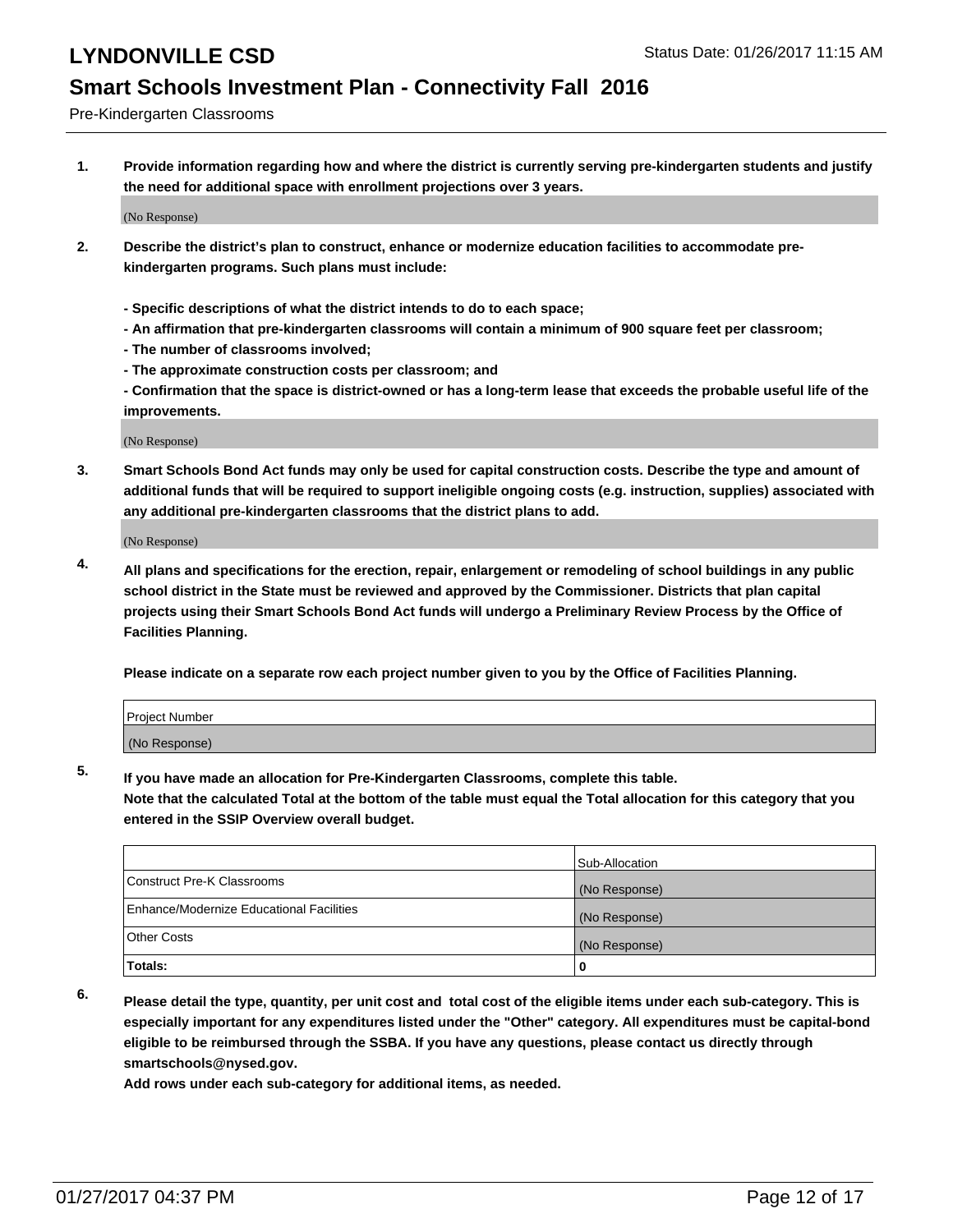# **Smart Schools Investment Plan - Connectivity Fall 2016**

Pre-Kindergarten Classrooms

| Select the allowable expenditure | Item to be purchased | Quantity      | Cost per Item | <b>Total Cost</b> |
|----------------------------------|----------------------|---------------|---------------|-------------------|
| type.                            |                      |               |               |                   |
| Repeat to add another item under |                      |               |               |                   |
| each type.                       |                      |               |               |                   |
| (No Response)                    | (No Response)        | (No Response) | (No Response) | (No Response)     |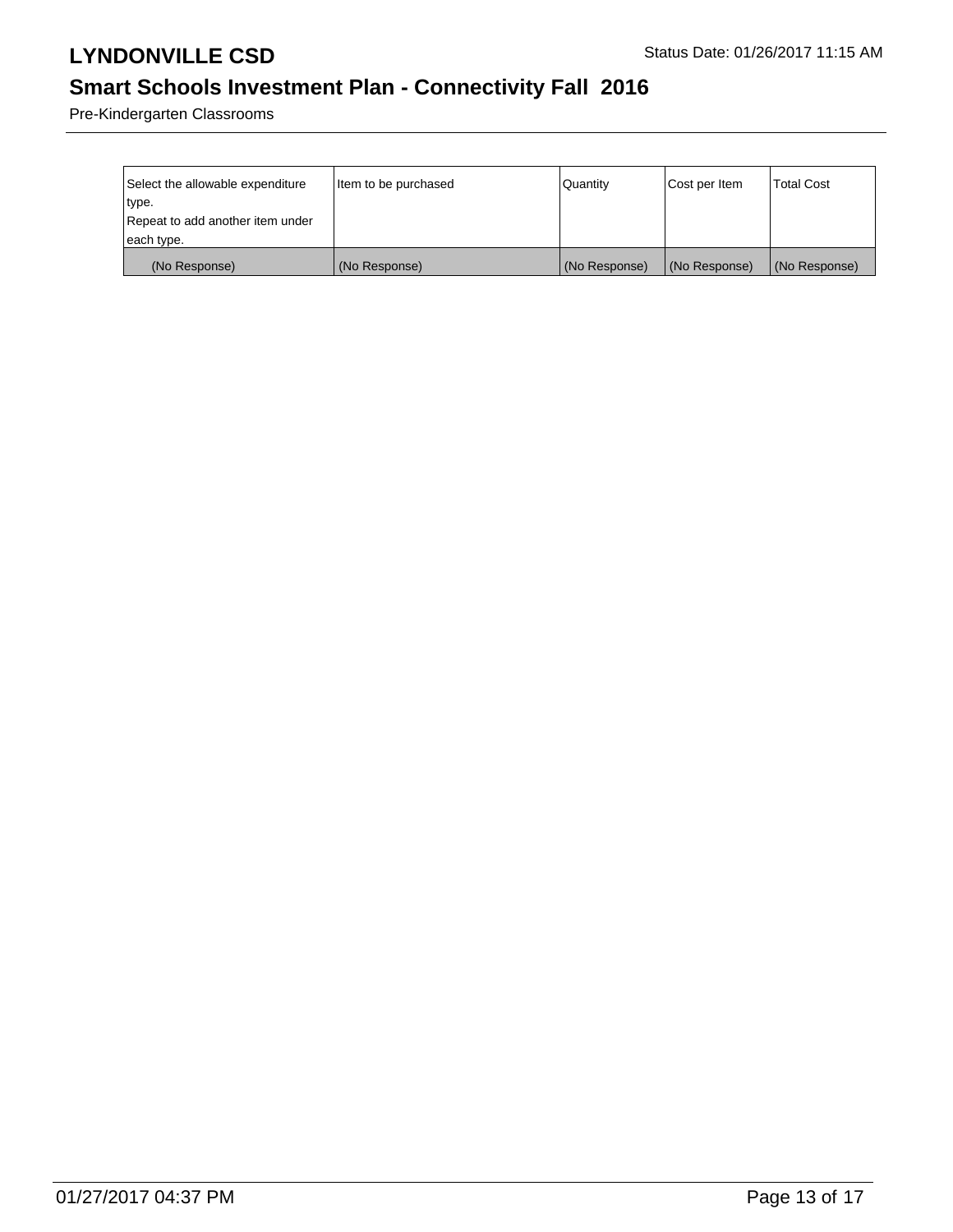Replace Transportable Classrooms

**1. Describe the district's plan to construct, enhance or modernize education facilities to provide high-quality instructional space by replacing transportable classrooms.**

(No Response)

**2. All plans and specifications for the erection, repair, enlargement or remodeling of school buildings in any public school district in the State must be reviewed and approved by the Commissioner. Districts that plan capital projects using their Smart Schools Bond Act funds will undergo a Preliminary Review Process by the Office of Facilities Planning.**

**Please indicate on a separate row each project number given to you by the Office of Facilities Planning.**

| Project Number |  |
|----------------|--|
|                |  |
| (No Response)  |  |
|                |  |

**3. For large projects that seek to blend Smart Schools Bond Act dollars with other funds, please note that Smart Schools Bond Act funds can be allocated on a pro rata basis depending on the number of new classrooms built that directly replace transportable classroom units.**

**If a district seeks to blend Smart Schools Bond Act dollars with other funds describe below what other funds are being used and what portion of the money will be Smart Schools Bond Act funds.**

(No Response)

**4. If you have made an allocation for Replace Transportable Classrooms, complete this table. Note that the calculated Total at the bottom of the table must equal the Total allocation for this category that you entered in the SSIP Overview overall budget.**

|                                                | Sub-Allocation |
|------------------------------------------------|----------------|
| Construct New Instructional Space              | (No Response)  |
| Enhance/Modernize Existing Instructional Space | (No Response)  |
| Other Costs                                    | (No Response)  |
| Totals:                                        | 0              |

**5. Please detail the type, quantity, per unit cost and total cost of the eligible items under each sub-category. This is especially important for any expenditures listed under the "Other" category. All expenditures must be capital-bond eligible to be reimbursed through the SSBA. If you have any questions, please contact us directly through smartschools@nysed.gov.**

| Select the allowable expenditure | litem to be purchased | Quantity      | Cost per Item | <b>Total Cost</b> |
|----------------------------------|-----------------------|---------------|---------------|-------------------|
| type.                            |                       |               |               |                   |
| Repeat to add another item under |                       |               |               |                   |
| each type.                       |                       |               |               |                   |
| (No Response)                    | (No Response)         | (No Response) | (No Response) | (No Response)     |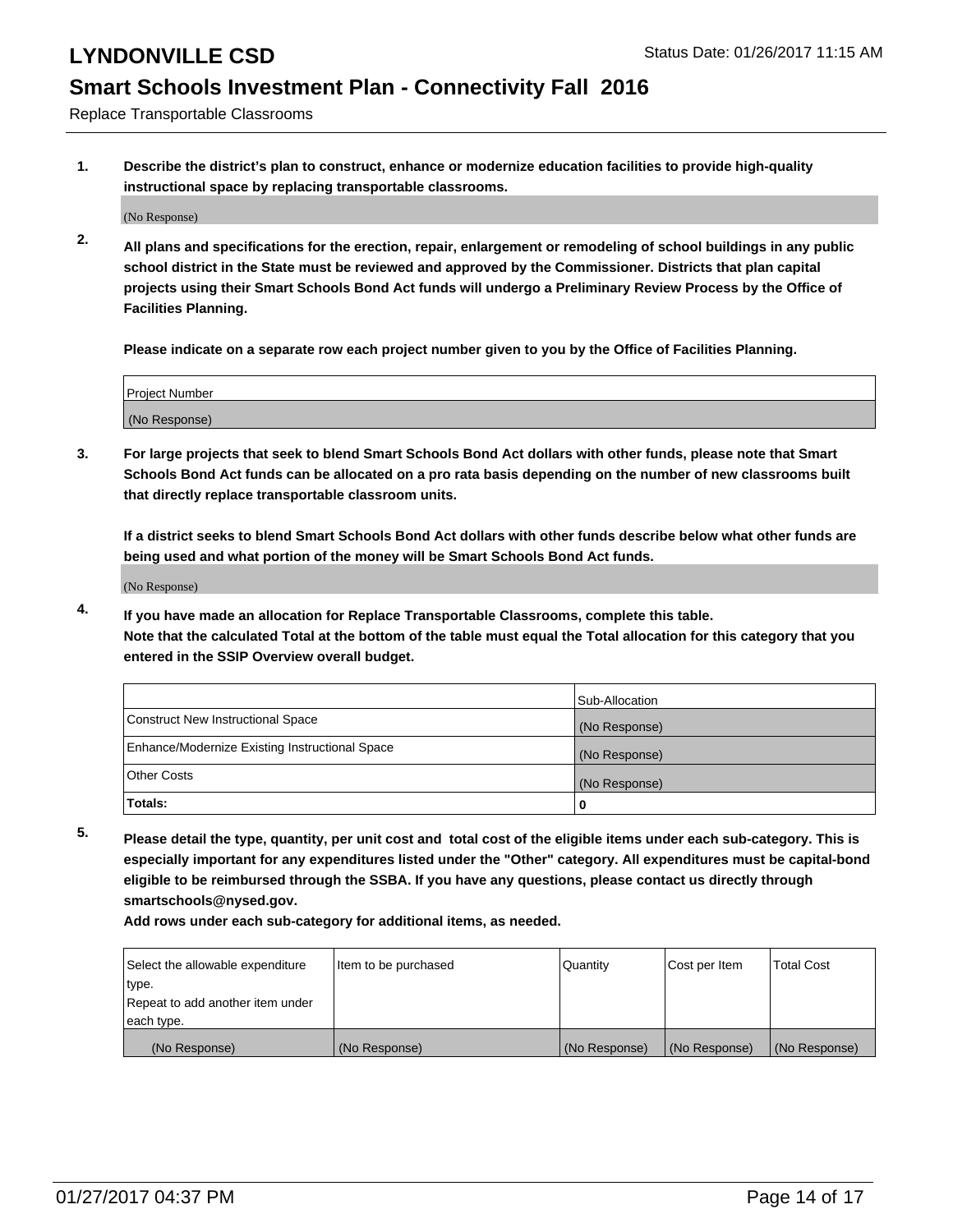### **Smart Schools Investment Plan - Connectivity Fall 2016**

High-Tech Security Features

**1. Describe how you intend to use Smart Schools Bond Act funds to install high-tech security features in school buildings and on school campuses.**

(No Response)

**2. All plans and specifications for the erection, repair, enlargement or remodeling of school buildings in any public school district in the State must be reviewed and approved by the Commissioner. Districts that plan capital projects using their Smart Schools Bond Act funds will undergo a Preliminary Review Process by the Office of Facilities Planning.** 

**Please indicate on a separate row each project number given to you by the Office of Facilities Planning.**

| Project Number |  |
|----------------|--|
| (No Response)  |  |

- **3. Was your project deemed eligible for streamlined Review?**
	- Yes
	- $\square$  No
- **4. Include the name and license number of the architect or engineer of record.**

| <b>Name</b>   | License Number |
|---------------|----------------|
| (No Response) | (No Response)  |

**5. If you have made an allocation for High-Tech Security Features, complete this table. Note that the calculated Total at the bottom of the table must equal the Total allocation for this category that you entered in the SSIP Overview overall budget.**

|                                                      | Sub-Allocation |
|------------------------------------------------------|----------------|
| Capital-Intensive Security Project (Standard Review) | (No Response)  |
| <b>Electronic Security System</b>                    | (No Response)  |
| <b>Entry Control System</b>                          | (No Response)  |
| Approved Door Hardening Project                      | (No Response)  |
| <b>Other Costs</b>                                   | (No Response)  |
| Totals:                                              | 0              |

**6. Please detail the type, quantity, per unit cost and total cost of the eligible items under each sub-category. This is especially important for any expenditures listed under the "Other" category. All expenditures must be capital-bond eligible to be reimbursed through the SSBA. If you have any questions, please contact us directly through smartschools@nysed.gov.**

| Select the allowable expenditure | Item to be purchased | Quantity      | Cost per Item | Total Cost    |
|----------------------------------|----------------------|---------------|---------------|---------------|
| type.                            |                      |               |               |               |
| Repeat to add another item under |                      |               |               |               |
| each type.                       |                      |               |               |               |
| (No Response)                    | (No Response)        | (No Response) | (No Response) | (No Response) |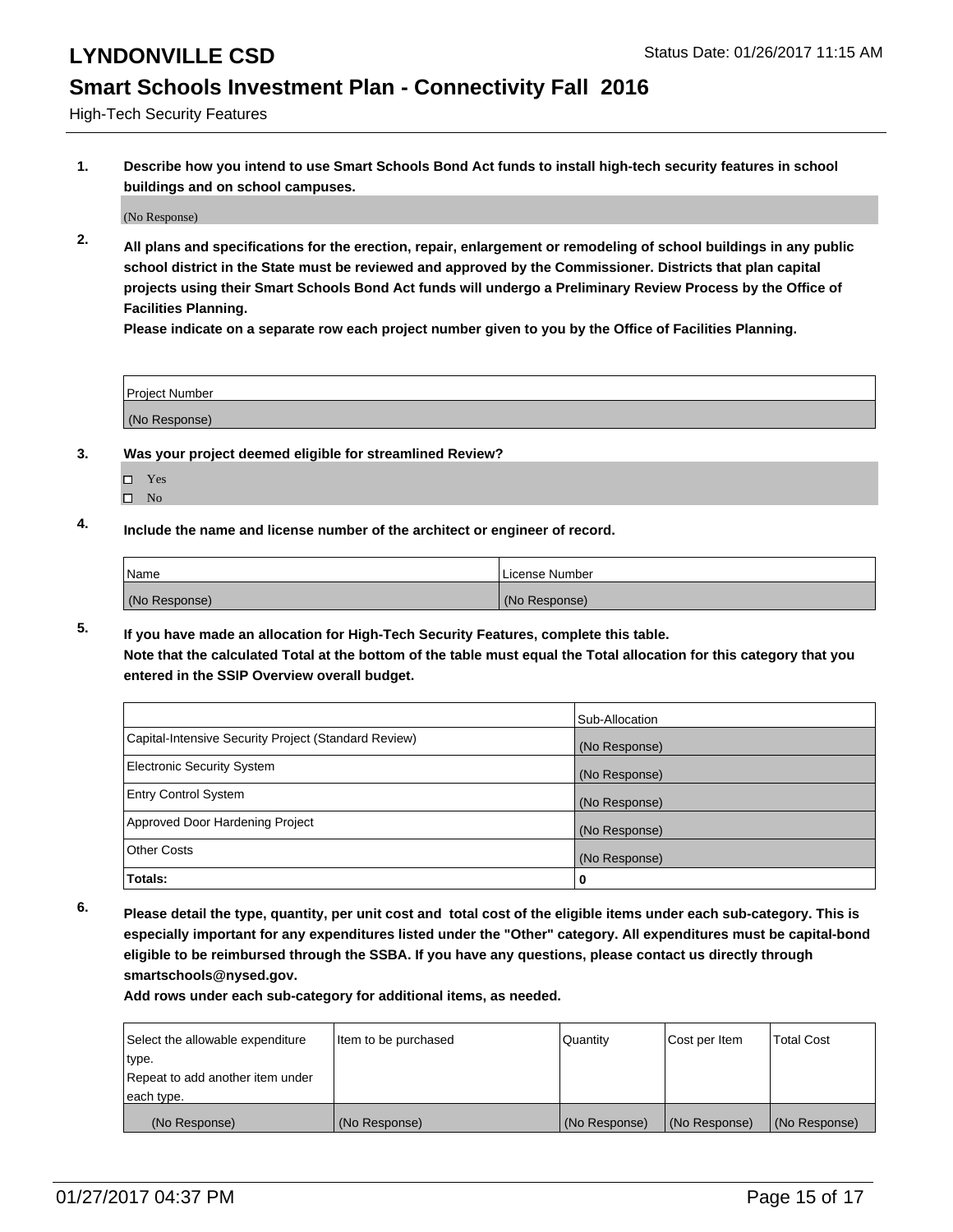# **Smart Schools Investment Plan - Connectivity Fall 2016**

Report